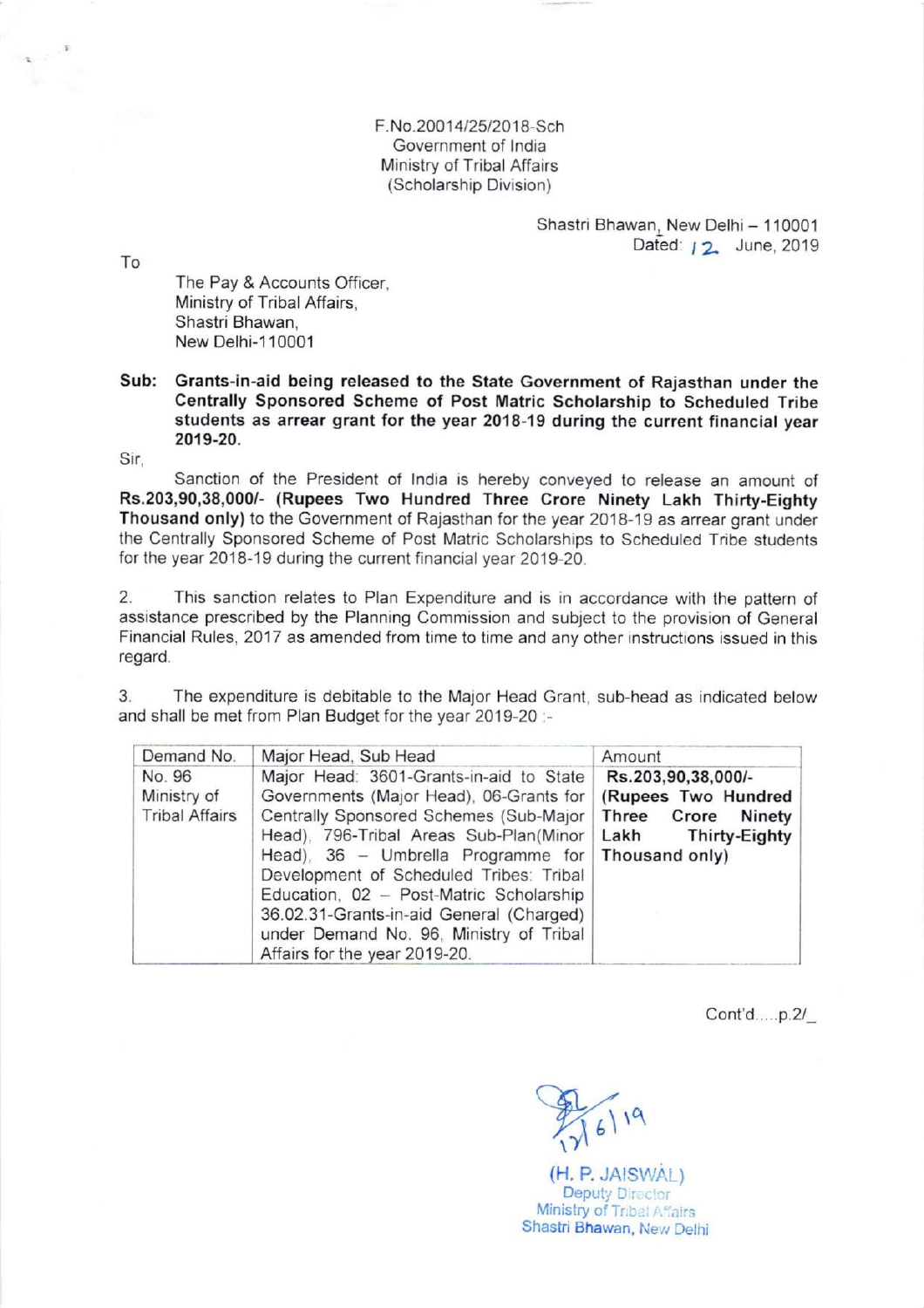4. lt is requested that arrangements may kindly be made to credit this amount to the State Governments in accordance with the procedure laid down in the Ministry of Finance oM No. 2(45)76-spl.cell dated 30-8-1976 and as modified vide oM of even number dated <sup>1</sup>6-09-1976 under intimation to this Ministry.

5. The calculation of grants towards arrear grant for year 2018-19 is as follows:-

 $(D_n \text{ in } l_0 | \text{ then } l_1$ 

| Financial<br>Years | Actual<br>Expenditure | State<br>share<br>(25%) | Central Share (75%)                                                  | Central share<br>released | INS.III IAKIIS<br>Amount being released |
|--------------------|-----------------------|-------------------------|----------------------------------------------------------------------|---------------------------|-----------------------------------------|
|                    |                       |                         |                                                                      |                           |                                         |
| 2018-19            | 28398.63              | 7099.66                 | 21298.97<br>(-)908.59 Balance from previous<br>vear)<br>$= 20390.38$ | Nil                       | 20390.38                                |

copy of the release order should be sent by email on edu-tribal@nic.in. -6. Scholarships are payable to the ST according to the Guidelines of the Scheme. The State Government shall ensure that the Scholarship funds received from the Government of lndia / Ministry of Tribal Affairs are released directly to the beneficiaries electronically as laid down in Union Ministry of Finance's O.M. No. I-11011/58/2013-DBT dated 27.08.2015. A

7. You are requested to advise RBI, CAS, Nagpur for crediting the above-mentioned amount to the account of Government of Rajasthan in accordance with procedure laid down in the Ministry of Finance's OM No. 2(45)76-Spl.Cell dated 30-8-1976 as modified vide OM of even number dated 16-09-1976.

8. No utilization certificate is due for rendition.

9. Diversion of funds and deviation from the norms of the scheme shall not be allowed. State Government has no authority to divert the funds for other purpose.

10. This sanction is being issued with the concurrence of lntegrated Finance Division of this Ministry vide their Dy.No.12409/JS&FA/2019 dated 10.06.2019.

11. Certified that this sanction has been noted at S.No. 4in Register of grants.

Yours faithfully.

(H.P.Jaiswal) Deputy Director (Sch.) Email: edu-tribal@nic.in

(H. P. JAISWAL) Deputy Director winistry of Tribal Affairs<br>Shastri Bhawan, New Delhi Ministry of Tribal Ass.